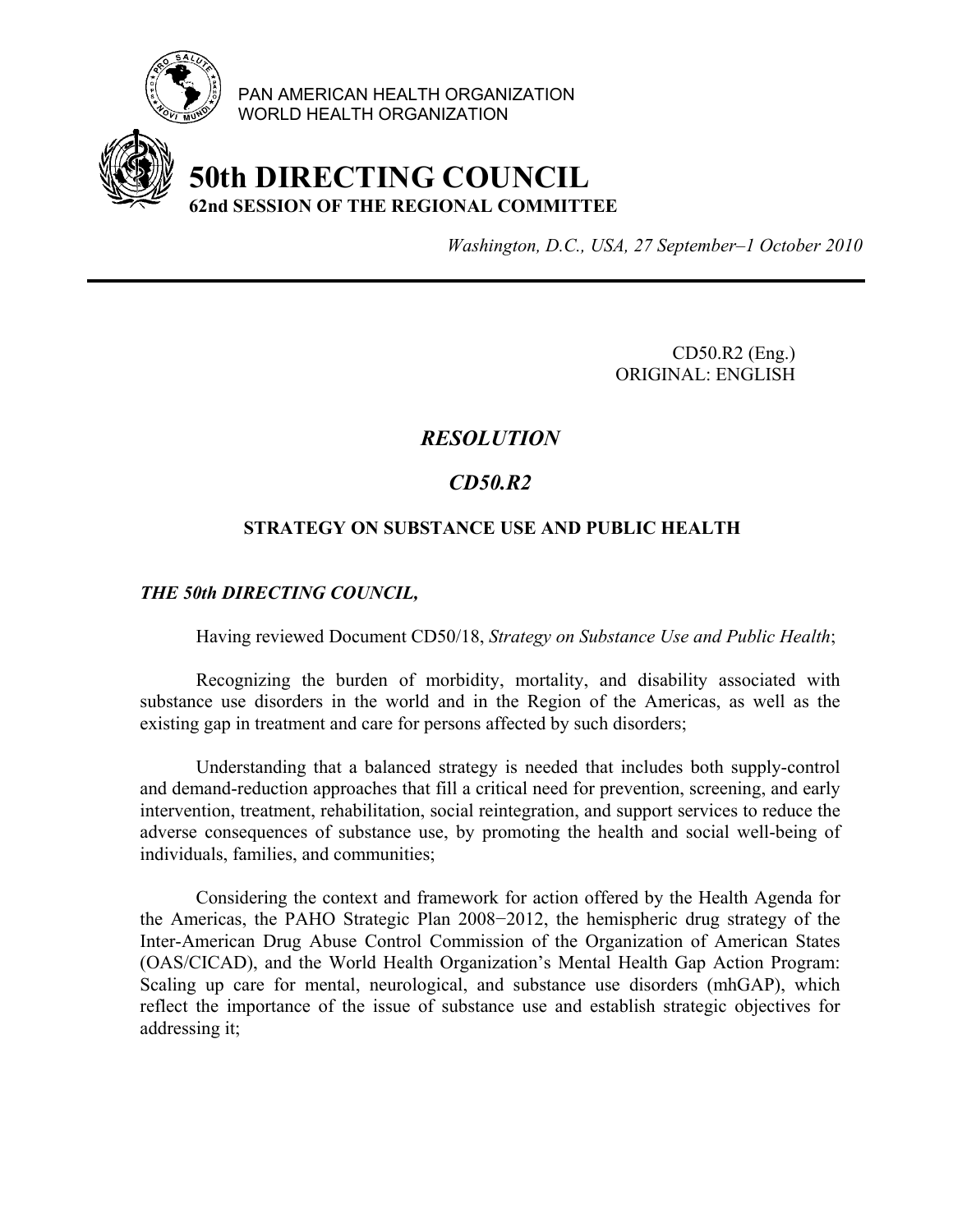CD50.R2 (Eng.) Page 2

 Observing that the proposed Strategy on Substance Use and Public Health sets out the principal areas of work to be addressed and identifies areas for technical cooperation to address the varying needs of Member States with regard to substance use,

#### *RESOLVES:*

1. To endorse the Strategy on Substance Use and Public Health and support its implementation within the context of the specific conditions of each country in order to respond appropriately to current and future needs in relation to substance use.

- 2. To urge Member States to:
- (a) identify substance use as a public health priority and implement plans to tackle substance use problems that are consonant with their public health impact, especially with regard to reducing existing treatment gaps;
- (b) recognize that substance-related problems are a result of an interplay between health and social determinants and outcomes, and that tackling substance use problems requires increasing social protection, sustainable development, and access to quality health services;
- (c) promote universal, equitable access to care for substance use disorder treatment and early intervention for the entire population by strengthening services within the framework of primary health care-based systems and integrated service delivery networks and ongoing efforts to eliminate the residential hospital-centered model of the past;
- (d) continue to strengthen their legal frameworks with a view to protecting the human rights of people with substance use disorders and effectively enforcing laws without having a negative impact on public health;
- (e) promote intersectoral initiatives to prevent the initiation of substance use, with particular attention to children and adolescents, and to reduce stigmatization of and discrimination against people with substance use disorders;
- (f) encourage the effective involvement of the community, former substance users, and family members on policy, prevention, and treatment activities through support for mutual help organizations;
- (g) recognize human resources development in the area of substance use prevention, care, and treatment as a key component in the improvement of national health plans and